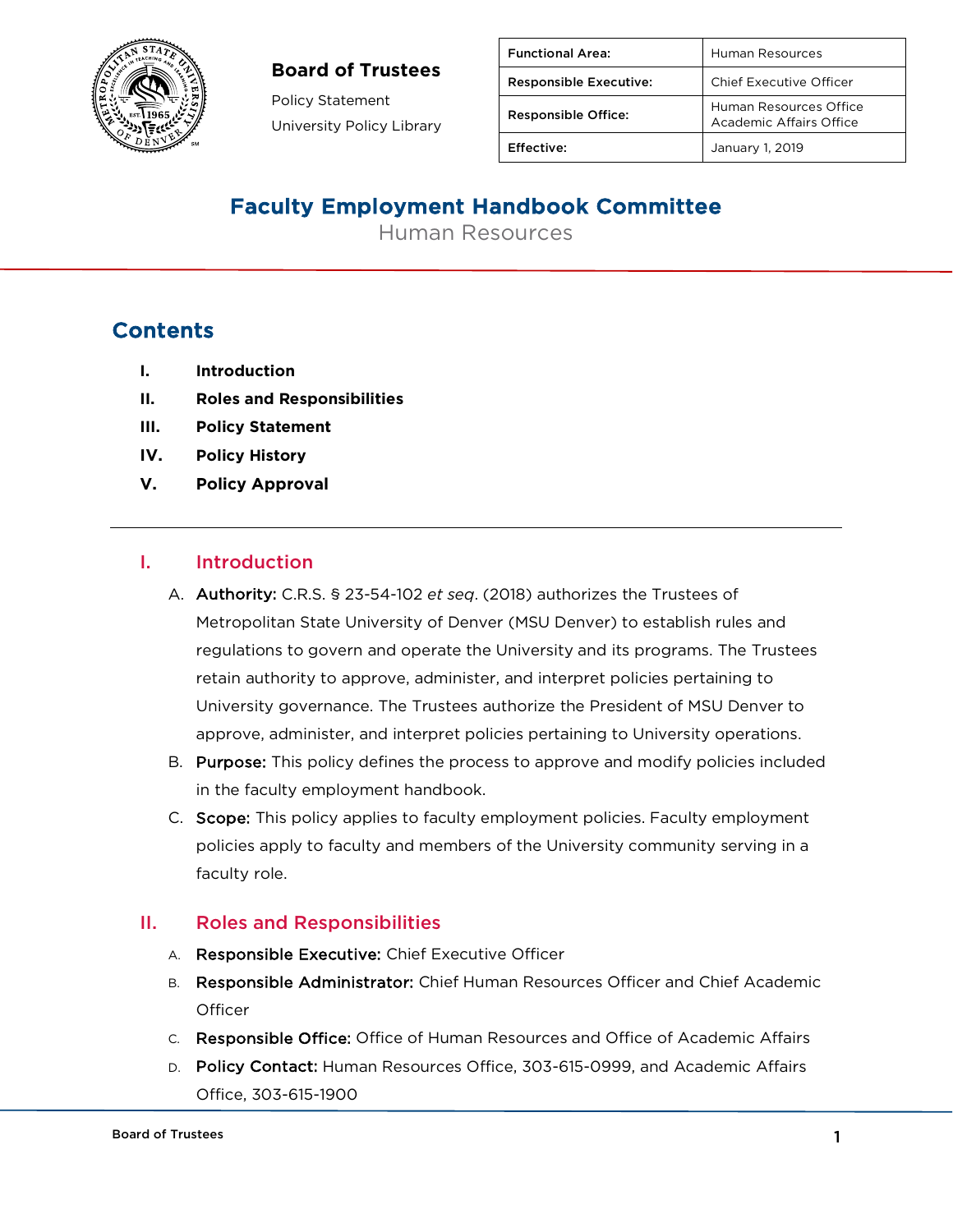### **Board of Trustees**



Policy Statement University Policy Library

| <b>Functional Area:</b>       | Human Resources                                   |
|-------------------------------|---------------------------------------------------|
| <b>Responsible Executive:</b> | Chief Executive Officer                           |
| <b>Responsible Office:</b>    | Human Resources Office<br>Academic Affairs Office |
| Effective:                    | January 1, 2019                                   |

## Faculty Employment Handbook Committee

Human Resources

## III. Policy Statement

There shall be a Faculty Employment Handbook Committee (the "Committee") comprised of two members of the Faculty Senate, appointed by the Faculty Senate; the faculty trustee to the Board of Trustees; one department chair, appointed by the Council of Chairs and Directors; one Dean, appointed by the President; the Chief Academic Officer or designee; the University Counsel or designee; and the Chief Human Resources Officer or designee. The Chief Human Resources Officer or designee shall serve as Handbook Committee Chair. University Counsel and the Chief Human Resources Officer are non-voting representatives. The appointed members of the Committee shall serve rotating, two (2) year terms from the date they are appointed.

The Committee shall consider recommended changes to the Handbook and shall make recommendations to the President to either approve or disapprove of such changes. Committee members shall secure input from their constituent represented group and provide such input to the Committee as a whole prior to the Committee's final recommendation. The Committee shall have a reasonable opportunity to submit written comments and/or suggested modifications to any proposed change in the Faculty Handbook as a recommendation before the President acts on the proposal.

The Committee shall consider and make recommendations to the President on all proposed Faculty Handbook changes submitted to it. These recommendations shall report the results of any votes taken by the Committee and include a summary of issues leading to any non-unanimous recommendation.

Given the centrality of the Faculty Handbook to the core operations of the University, the Committee shall conduct no fewer than two business meetings each semester and shall make recommendations in a timely manner. Additionally, the Committee shall meet at least once during Spring Semester to produce a summary report for distribution to the Faculty Senate, the Council of Chairs and Directors, the Provost, and the President detailing the number of proposed Faculty Handbook changes, the recommendations made by the Committee regarding those proposals, and any dissenting positions for non-unanimous recommendations.

Unless otherwise noted and approved by the Board of Trustees, all revisions to the Faculty Handbook are effective July 1 of each year. When there are Faculty Handbook revisions, the complete revised Faculty Handbook will be published once between June 1 and July 1 annually. No revisions or edits will be published at any other time during the academic year or go into effect except on the July 1 effective date, unless otherwise noted and approved by the Board of Trustees.